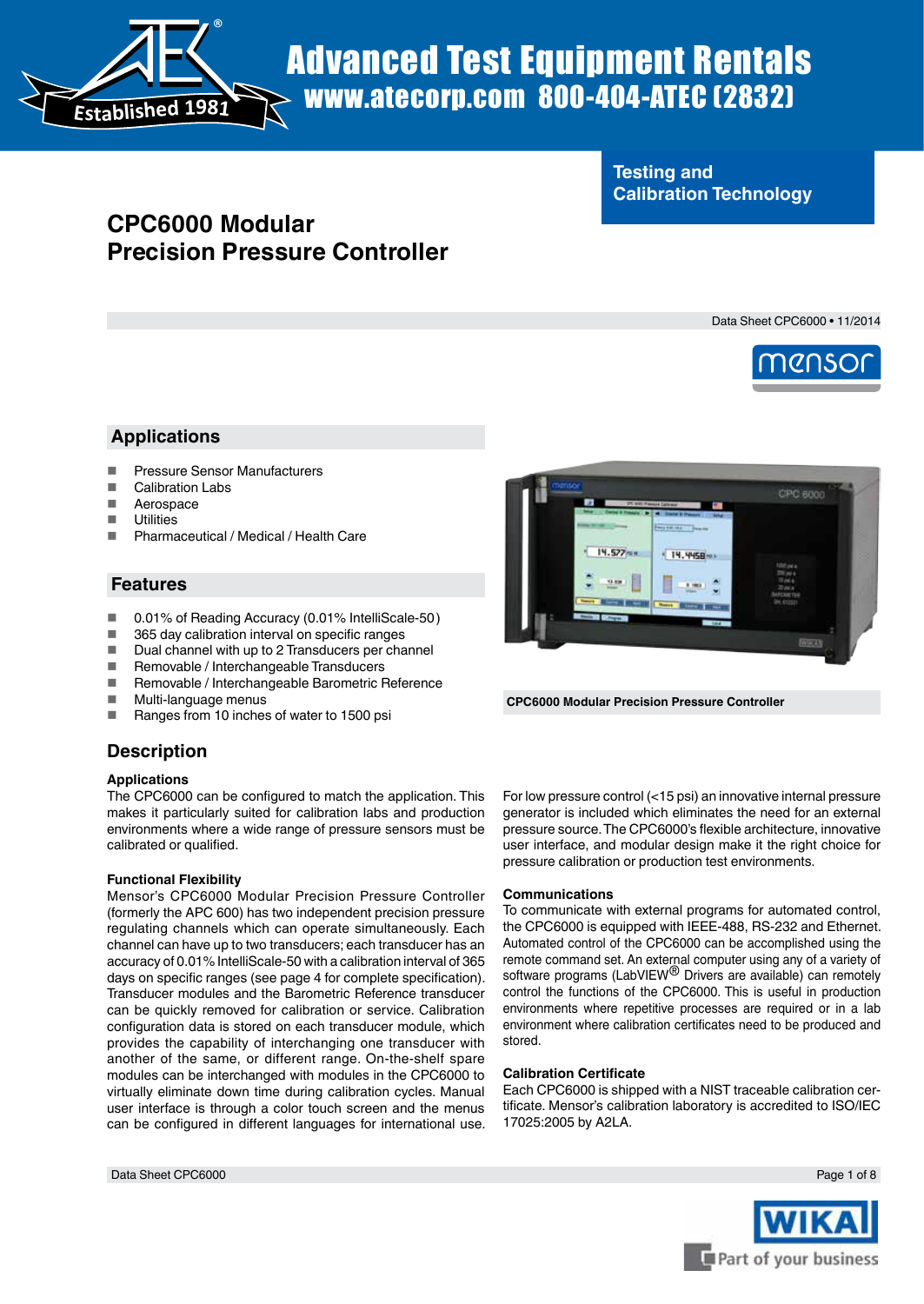## **Key Features**

**One channel is standard but two independent channels can be installed in one CPC6000** which allows the user to perform two different calibrations simultaneously. Each channel has its own pressure regulation unit, so a high pressure and a low pressure channel can be in the same instrument.

**Up to 2 interchangeable transducers can be provided on each channel,** with an accuracy of 0.01% Intelliscale-50 (see page 4 for complete specification). Calibration configuration data is stored on each transducer module, which provides a capability of interchanging one transducer with another of the same or different range. On-the-shelf spare transducer modules can be interchanged with transducers in the CPC6000 to virtually eliminate down time during calibration cycles.

**Removable Barometric reference** can be addressed by either channel for emulation of gauge pressure from native absolute sensors or absolute from native bidirectional sensors.

**A color touch screen** provides an intuitive user interface that greatly reduces the operator learning curve, making the CPC6000 a quick and easy tool to learn and utilize in a production or lab environment. The user interface can be configured in 17 different languages, with additional languages possible.

**Remote communications** can be achieved via IEEE-488, RS-232 or Ethernet. All are standard on the CPC6000.

**Transducer ranges** are available from 0 - 7.5 to 0 - 1515 psia and 0 - 0.36 to 0 - 1500 psig plus bi-directional ranges. Available ranges and complete specifications are given on page 4.



- 1. Range Selector: Sets the active range or auto range mode.
- 2. Display Key: Expands to a single channel display or returns to a dual channel display.
- 3. Setup: Allows setup of channel, sensors and Controller.
- 
- 4. Multi-Language selector.<br>5. Channel indication and cu 5. Channel indication and current pressure reading.
- 6. Pressure units key: displays available pressure units and selection of native or emulation mode.
- 7. Null Indicator: displays a relative difference between the current measured pressure and the setpoint.
- 8. Setpoint Value/Key: displays the setting for the controlled pressure output / opens a keypad to change the value.
- 9. Step Key: Increases or decreases the setpoint by a user selected value.
- 10. Operating Mode: Measure, Control and Vent mode.
- 11. Remote key displays communication parameters.
- 12. Program key displays sequence configuration menus.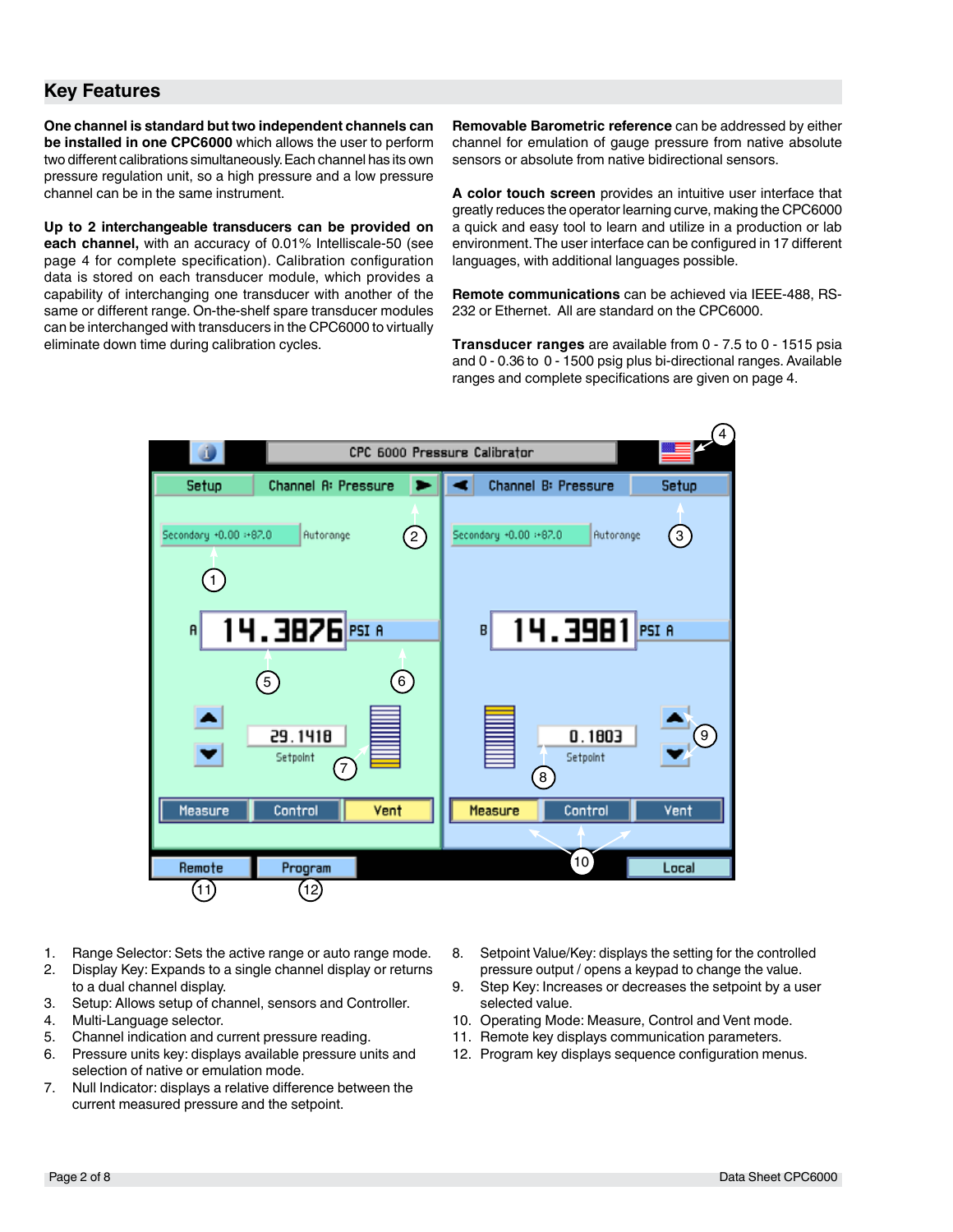## **Modular Design**

The CPC6000 brings a high degree of flexibility to the automated pressure calibrator market and opens the door to a wide variety of configurations. Two independent channels means each controller can be configured with two independent pressure regulators, providing two pressure outputs. Each regulator has a standard range (see Table 1). Each channel can contain up to two internal transducers and utilize the system's removable barometric reference for display or pressure mode emulation.

Each transducer module (including the barometric reference) contains calibration, characterization, communication functions and information needed to communicate the pressure reading to the system electrical module. Modules can be removed or replaced in just 30 seconds and the pneumatic channel can be removed in less than 5 minutes. An optional calibration kit is available to calibrate the pressure modules externally. This eliminates the need to place the CPC6000 out of service during calibration of a transducer and allows the unit to operate with the remaining transducers or a replacement transducer. Transducer modules of the same or different range can be interchanged to increase utilization and productivity.

The modular nature of the CPC6000 also extends to the electrical module where software upgrades can be accomplished by removing and replacing the memory module or using a remote upgrade program.







Channel module





Removable Transducers Model CPR6000

Removable Barometer

## **The Regulator**

The CPC6000 has four unique pressure regulators to choose from (Table 1): **The Pump Regulator (LPPR)** utilizes a pump to both generate and regulate pressure. It can generate pressures as low as 0.5 psia. An external pressure or vacuum source can be used to achieve a quicker response to the control point. This regulator is generally used when extreme precision is needed at very low gauge pressures or when an external source is not available. **The Low Pressure Solenoid Valve Regulator (LSVR)** is recommended when the internal transducer full scale ranges fall between 1 psi and 50 psi. All SVR's require an external pressure source that is approximately 10% above the full scale range of the highest internal pressure range. **The Medium Pressure SVR (MSVR)** is recommended when the internal full scale ranges fall between 10 psi and 150 psi. **The High Pressure SVR (HSVR)** is recommended when the internal transducer full scale ranges fall between 75 and 1500 psi.

All of the CPC6000 regulators have specific programmable coefficients that control the speed and stability characteristics of the controlled pressure. Each regulator can be tuned to meet a specific customer requirement. Specific control requirements, such as control speed, overshoot and external volume, are just a few of the variables that the CPC6000 regulator is able to accommodate.

The Pump Regulator can be adjusted to accommodate different external volumes or set to "auto tune" which automatically senses the external volume and adjusts accordingly.

Regulators for Bi-directional, Gauge and Absolute modes are shown in Table 1 below.

|             | <b>Bi-Directional</b> |                |           | Gauge      | Absolute |            |
|-------------|-----------------------|----------------|-----------|------------|----------|------------|
|             | Min. Span             | Max            | Min       | Max        | Min      | Max        |
| <b>LPPR</b> | .36                   | $-15$ to $+15$ | $0 - .36$ | $0 - 15$   | $0 - 5$  | $0 - 30$   |
| <b>LSVR</b> |                       | $-15$ to 50    | $0 - 1$   | $0 - 50$   | $0 - 5$  | $0 - 65$   |
| <b>MSVR</b> | 10                    | $-15$ to $150$ | $0 - 10$  | $0 - 150$  | $0 - 15$ | $0 - 165$  |
| <b>HSVR</b> | 75                    | -15 to 1500    | $0 - 75$  | $0 - 1500$ | $0 - 75$ | $0 - 1515$ |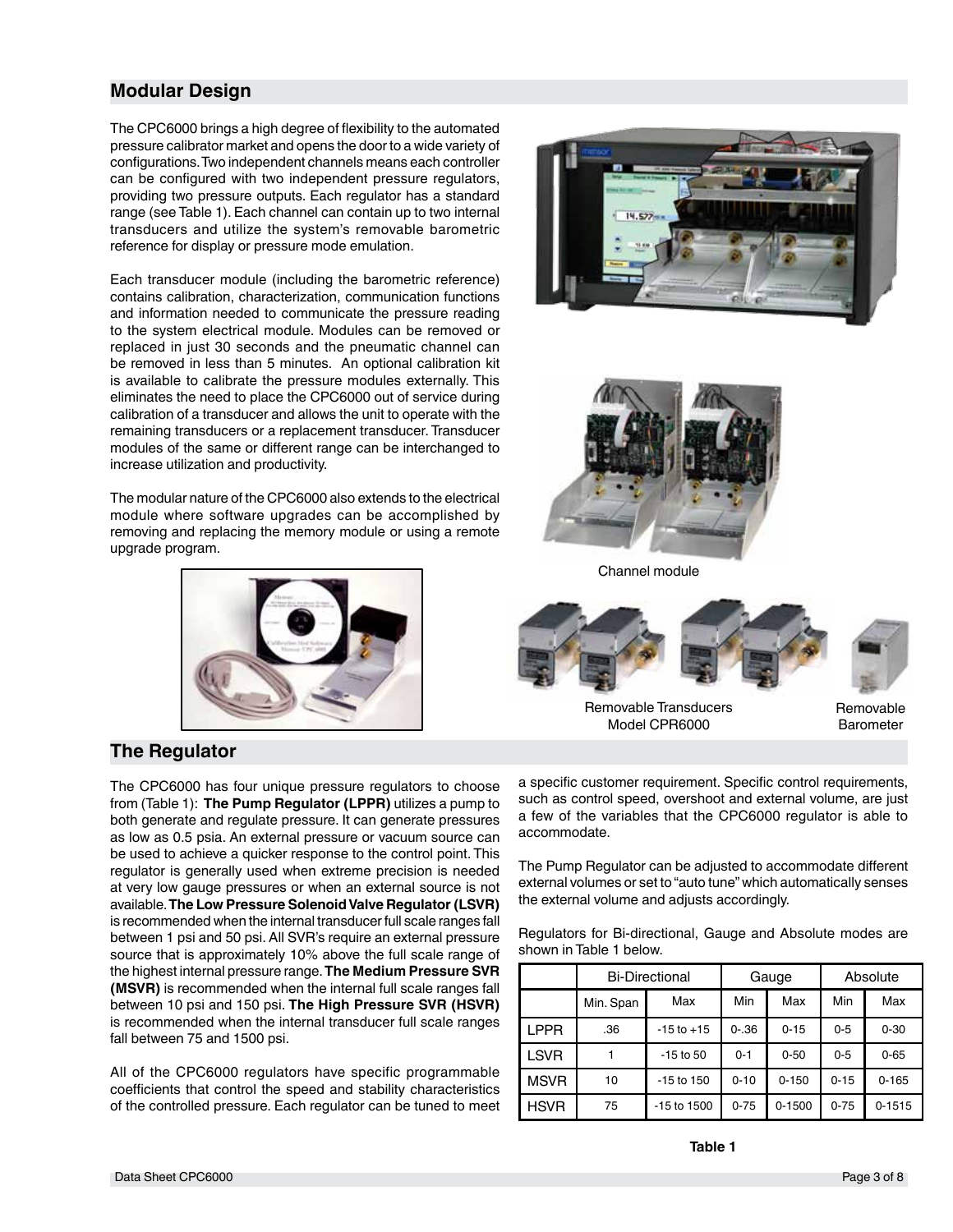## **The Transducer Model CPR6000**

The transducers and the optional barometer are configured in a proprietary process characterizing each range over a temperature of 15 to 45 °C. This process has been developed and optimized to give greatest accuracy, stability and reliability. Each range is calibrated with NIST traceable primary standards and provided with a calibration certificate from our A2LA accredited laboratory.

Transducers can be of three types: "Intelliscale Transducers" (IS), "Turndown Transducers"(TD) or Barometric reference (baro).

Intelliscale Transducers (IS) have an uncertainty of 0.01% Intelliscale-50 (0.01%IS-50). This specification is a percent of reading specification with a 365 day calibration stability and is explained in the Transducer Specification section below. The 0.01%IS-50 specification is available in all new CPC6000's and applies to full scale ranges above 15 psi absolute or gauge.

Turndown Transducers (TD) can have two ranges configured on each transducer. These ranges are referred to as turndowns and each one has an uncertainty of 0.01%FS (0.03%FS for ranges < 1 psig) with a calibration stability of 180 or 365 days depending on the range. The second (lower span) turndown cannot have a span that is less than 50% of the primary turndown span.

On-the-shelf spare modules can be interchanged with modules in the CPC6000 to virtually eliminate down time during calibration cycles. Transducers can be used in 'Range Hold' mode or 'Auto Range' mode to optimize accuracy over a wide range of pressures. A removable barometric reference is optional, permitting the CPC6000 to emulate either gauge or absolute pressures.

All CPC6000's are custom manufactured for specific customer requirements. Our technical sales staff is available to guide you in the selection of appropriate transducers that will cover your application at the lowest possible cost. This process involves optimizing the mix of ranges and regulators in the CPC6000 to allow calibration of all of your sensors at appropriate test uncertainty ratios.



## **Transducer Specification**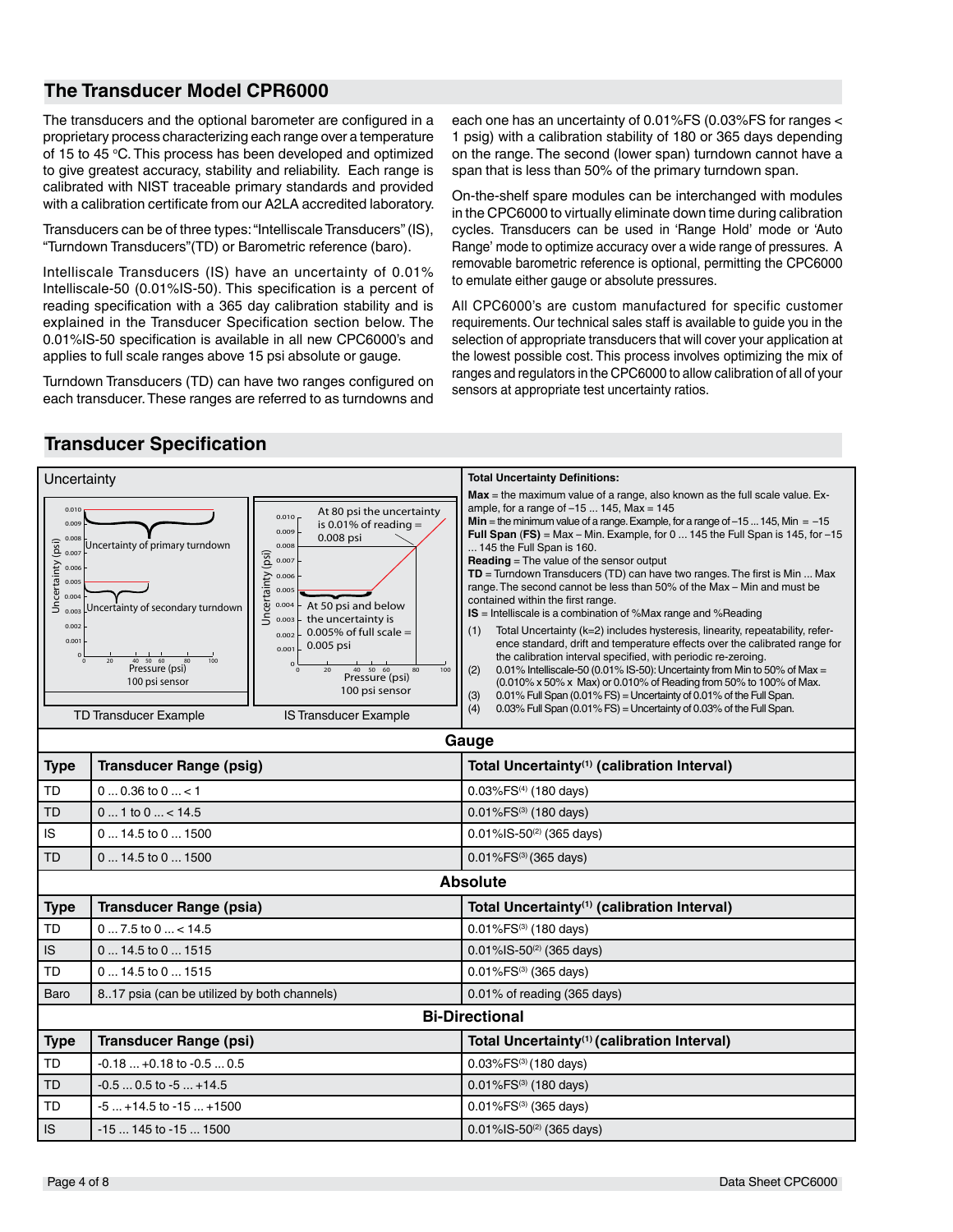## **Intuitive User Interface**





#### **MAIN OPERATING SCREEN**

The main operating screen appears after turning on the CPC6000. It is the starting point to move to any other screen. Measurement and control is accomplished here.

|                                                       |                                  | CPC 6000 Pressure Calibrator |                           |          |            |
|-------------------------------------------------------|----------------------------------|------------------------------|---------------------------|----------|------------|
|                                                       | Channel B-Setup                  |                              |                           |          |            |
| Channel                                               |                                  | <b>Sensor</b>                |                           |          | Controller |
| Control<br>Limits<br>Stable                           | $-0.0500$<br>$0.003 \times F.S.$ | 50.0500                      | PSI 6<br><b>4</b> Seconds |          |            |
| Limits<br>Rate                                        | <b>Slow</b>                      | <b>Hedium</b><br>Fast        |                           | Variable | 5.00000    |
| Low Overshoot<br>◡<br>Reference Vacuum                |                                  |                              |                           |          |            |
| <b>Precision</b><br><b>High Speed</b><br>Test<br>Tune |                                  |                              |                           |          |            |
| Hain                                                  | Remote                           | Program                      |                           |          | Local      |

#### **SETUP SCREENS**

Setup screens are used to set up conditions for functions related to the channel, the transducer or the controller.



#### **CALIBRATION SCREEN**

The calibration screen is a password protected screen used to calibrate the transducer ranges within the CPC6000.

### **MULTIPLE LANGUAGE SCREEN**

Languages are indicated by national flags.

|              | $\bigcirc$ | CPC 6000 Pressure Calibrator |                               |
|--------------|------------|------------------------------|-------------------------------|
|              |            | Program                      | x                             |
| Name         |            |                              |                               |
| 100 PSIG CAL |            |                              | Edit                          |
| Index        | Command    | Data                         |                               |
| 163          | Units      | PSI                          |                               |
| 283          | Setpoint   | 0,000500                     |                               |
| $3-63$       | Made       | <b>CONTROL</b>               |                               |
| 463          | Wait       | <b>STABLE</b>                |                               |
| 563          | Delay      | 000000.5                     |                               |
| 6:63         | Setpoint   | IO. 00000                    |                               |
| 763          | Wait       | STAGLE                       |                               |
| 8-63         | Delay      | 000000.5                     | Page                          |
| 963          | Setpoint   | 20,00000                     | $\overline{\phantom{a}}$<br>۱ |
|              |            |                              |                               |
| Hain         | Remote     |                              | Local                         |

#### **PROGRAM SCREEN**

The program screen allows detailed sequences to be saved. Up to 64 sequences can be programmed with up to 99 steps. Sequences can have alpha-numeric names.



## **DIAGNOSTICS**

Diagnostics screen allows manual touch screen control of the regulator and pneumatic control solenoids.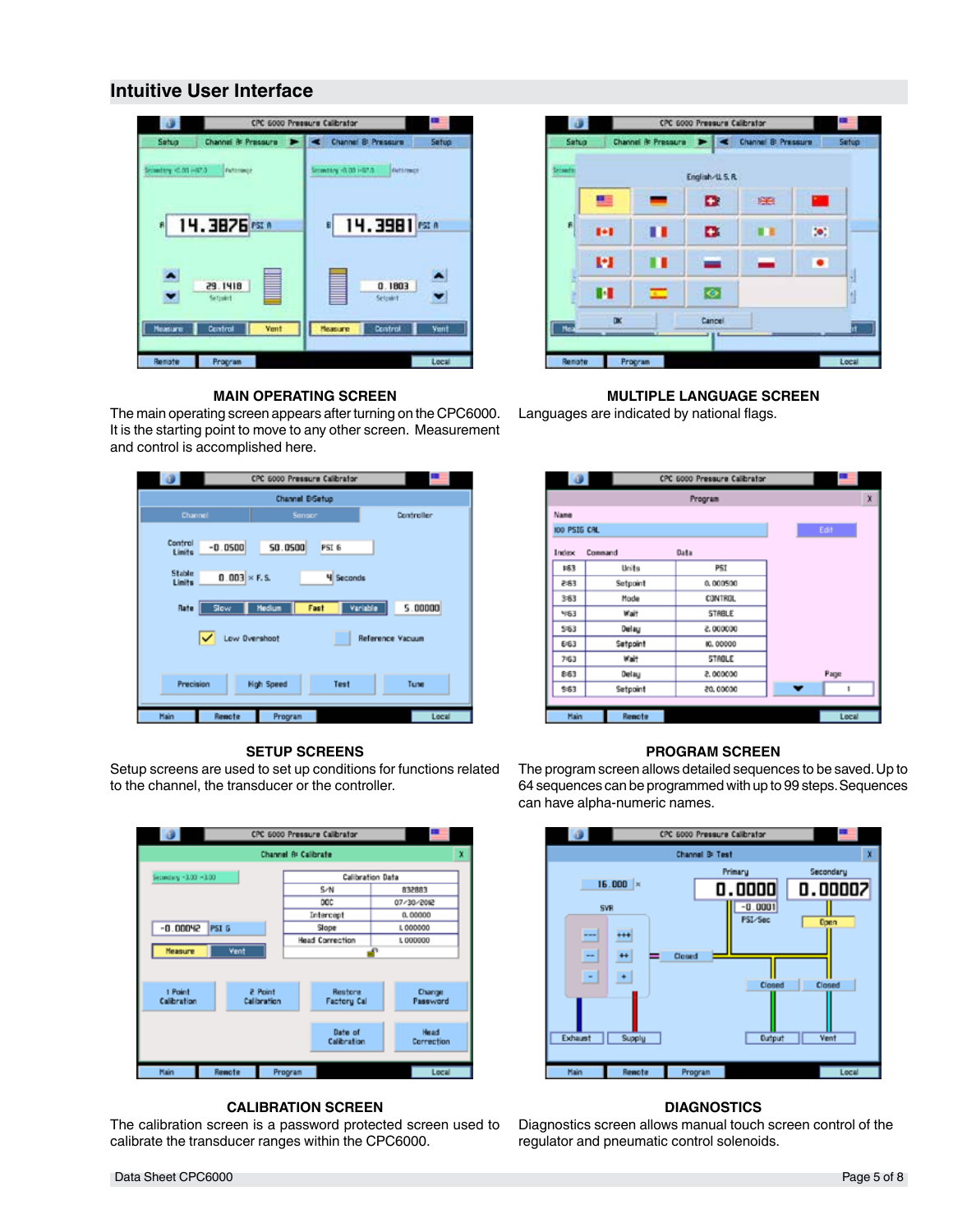## **Options**

**Two virtual delta functions are available**: A-B and B-A. The CPC6000 with the Virtual Delta Software can display Channel A and B, Channel A and Delta or Delta and Channel B. In the screen below, delta is displayed on the right and is either A-B or B-A as selected. A is displayed on the left and is the leading channel. Channel B's reading is displayed where the range information normally appears on the Delta channel. Channel B is the following channel. Whenever the A channel is changed, the B channel setpoint follows to maintain the differential setpoint displayed on the Delta channel. Whenever the Delta channel setpoint is changed, the B setpoint is changed as well. The delta functions are strictly a mathematical difference between the two physical channel readings. There is no pressure connection between the channels. This option is useful for calibration of differential transducers at line pressure.



**The removable Barometric Reference Transducer option** is an absolute pressure device used to accurately measure local atmospheric pressure. It can also be used to emulate gauge

mode pressure from absolute sensors or absolute mode from gauge sensors. This is done by simply subtracting or adding the barometric reading from the reading of the absolute or gauge sensor ranges in a channel. The barometric reference has an uncertainty of 0.01% of reading with a recommended calibration interval of 365 days.



**Additional transducers** (Model CPR6000) can be purchased as an option. Transducers will work within any channel as a replacement for another transducer in addition to the transducer already in place.

Although transducers will work in any channel, the range of the regulator must be considered to insure optimum performance. Choosing a transducer that matches the channel and regulator is explained on page 3 and 4 of this brochure.



**A rack mount kit** allows the customer to install an CPC6000 into a

standard 19" instrument rack. It includes pre-installed brackets on the sides of the instrument as well as spacer panels (not pictured) and hardware to rack mount the CPC6000.



**A wheeled transport case** suitable for moving the CPC6000 between sites, or as an airfreight shipping container. The case is constructed of a high impact plastic with a black exterior. It includes two keys, locks, a vinyl satchel style handle and a

retractable pullout handle. The interior is filled with high density polyurethane foam with a die-cut cavity to cradle the instrument with fitting adapters in place, and an additional cavity to store related accessories. Rugged and weather resistant, the case makes an attractive, practical shipping and moving container.



#### **The Calibration Sled** allows customers to calibrate transducers

outside the CPC6000. This allows the customer to continue using the other ranges inside the CPC6000, while calibrating one of the transducers in order to reduce down time. The Calibration Sled Kit includes the serial interface

software, the Calibration Sled, a serial cable to connect the sled to the host computer, and a power supply (not pictured) to power up the Calibration Sled.

#### **Mensor provides custom systems** which can consist of

Mensor products, computers, software, pressure and vacuum sources, valves, regulators, tubing, specified fittings, Mensor custom components, DMMs, and any other components specified. Systems can be racks, test benches, portable carts, vibration resistant cases or cabinets. The Mensor team works closely with customers to

develop systems to meet their specific requirements.



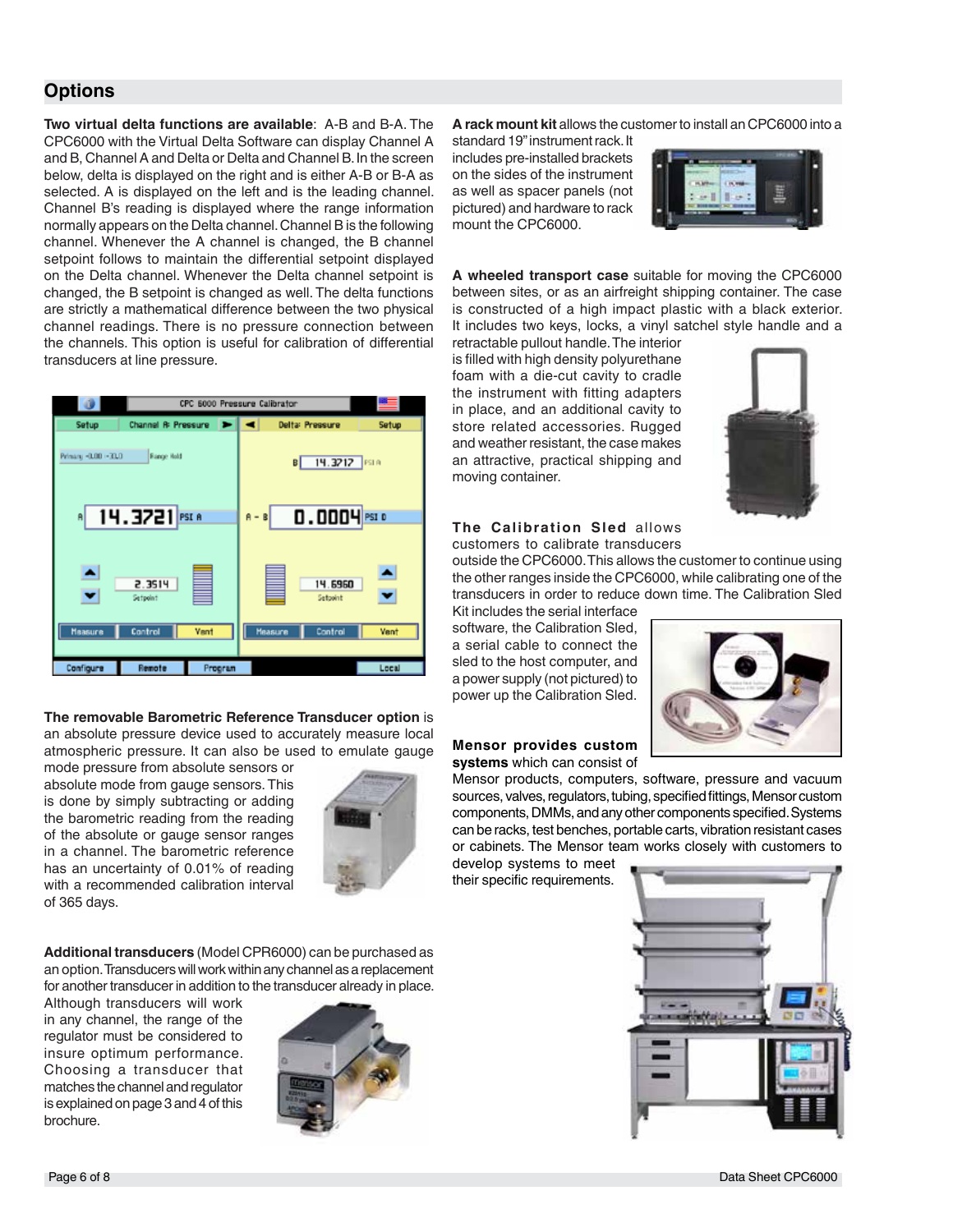## **Order Entry: Configuring the CPC6000**

#### **Initial Considerations**

Because our customers have a variety of needs, we have made the CPC6000 configurable to suit a wide range of requirements. Our Technical Sales staff is available to guide you in the selection of appropriate regulator and transducers that will cover your application. This process involves optimizing the mix of ranges to allow calibration of all of your pressure instruments at appropriate test uncertainty ratios. To do this the range of the pressure instrument and accuracy must be considered and compared to the range and accuracy of the transducers in the CPC6000.

The CPC6000 configuration depends on the mode (absolute, gauge, bi-directional), range and the uncertainty of the pressure instruments being tested. The mode of the calibrator and the mode of the device being tested must be the same. Each channel of the CPC6000 must be configured with either absolute or gauge transducers. Absolute and gauge transducers cannot be used simultaneously on the same channel, however, absolute and gauge transducers can be interchanged with one another within a channel. So, a channel can be populated with absolute transducers or gauge transducers but not both at the same time.

A Barometric Reference can be added to emulate gauge from absolute transducers or absolute from gauge transducers. When in emulation mode the uncertainty is the RSS of the uncertainty of the transducer being used and 0.01%R of the barometer. When emulating absolute pressures in the sub-atmospheric range the gauge transducer ranges used must be spanned from negative one atmosphere up to the desired full scale pressure.

The CPC6000 is ideally suited for applications where there is a need to calibrate multiple ranges that are a mix of both gauge and absolute ranges. Any two of the four regulators plus custom transducer ranges from 0 - 0.36 psig up to 0 - 1500 psig or 0 - 7.5 psia up to 0 - 1515 psia will combine to produce a unique CPC6000 ideally suited for almost any application.

#### **Configuration**

To start the process, **first decide if a single or dual channel CPC6000 is required.** A single channel CPC6000 has one regulator and either one or two transducers. A dual channel CPC6000 has two regulators and can have up to four transducers. **Second, select the regulator that will cover the ranges that are needed.** Table 2 shows the available pressure regulators. **Third, choose the transducer ranges needed.** Transducer ranges can be any range within Min / Max range of the regulator. **Forth, add any options and / or accessories from page 6.**

|             | <b>Bi-Directional</b> |                | Gauge     |            | Absolute |            |
|-------------|-----------------------|----------------|-----------|------------|----------|------------|
|             | Min. Span             | Max            | Min       | Max        | Min      | Max        |
| LPPR        | .36                   | $-15$ to $+15$ | $0 - .36$ | $0 - 15$   | $0 - 5$  | $0 - 30$   |
| <b>LSVR</b> |                       | $-15$ to $50$  | $0 - 1$   | $0 - 50$   | $0 - 5$  | $0 - 65$   |
| <b>MSVR</b> | 10                    | $-15$ to $150$ | $0 - 10$  | $0 - 150$  | $0 - 15$ | $0 - 165$  |
| <b>HSVR</b> | 75                    | -15 to 1500    | $0 - 75$  | $0 - 1500$ | $0 - 75$ | $0 - 1515$ |

**Table 2**

Table 3 is a typical CPC6000 configuration. The absolute transducers can emulate gauge using the Barometric Reference.

|              | Regulators  |             |  |
|--------------|-------------|-------------|--|
|              | <b>HSVR</b> | <b>HSVR</b> |  |
| Transducer 1 | 1515 psia   | 379 psia    |  |
| Transducer 2 | 758 psia    | 190 psia    |  |

**Table 3**

This configuration takes advantage of the percent of reading portion of each transducer and gives 0.01% of reading from 1515 psia down to 95 psia (Figure 3).





Figure 4 shows a complete description of this CPC6000. This is the preferred format showing all of the information for each channel and options that might be added.

| Mensor Model CPC6000                         |
|----------------------------------------------|
| Channel A: HSVR                              |
| Transducer 1:                                |
| Range: 0-1515 psia                           |
| Transducer 2:                                |
| Range: 0-758 psia                            |
| Channel B: HSVR                              |
| Transducer 1:                                |
| Range: 0-379 psia                            |
| Transducer 2:                                |
| Range: 0-190 psia                            |
| Accuracy 0.01%FS Intelliscale-50             |
| Communication: IEEE-488, RS-232 and Ethernet |
| Barometric reference                         |
| <b>Rack Mount</b>                            |
|                                              |

**Figure 4**